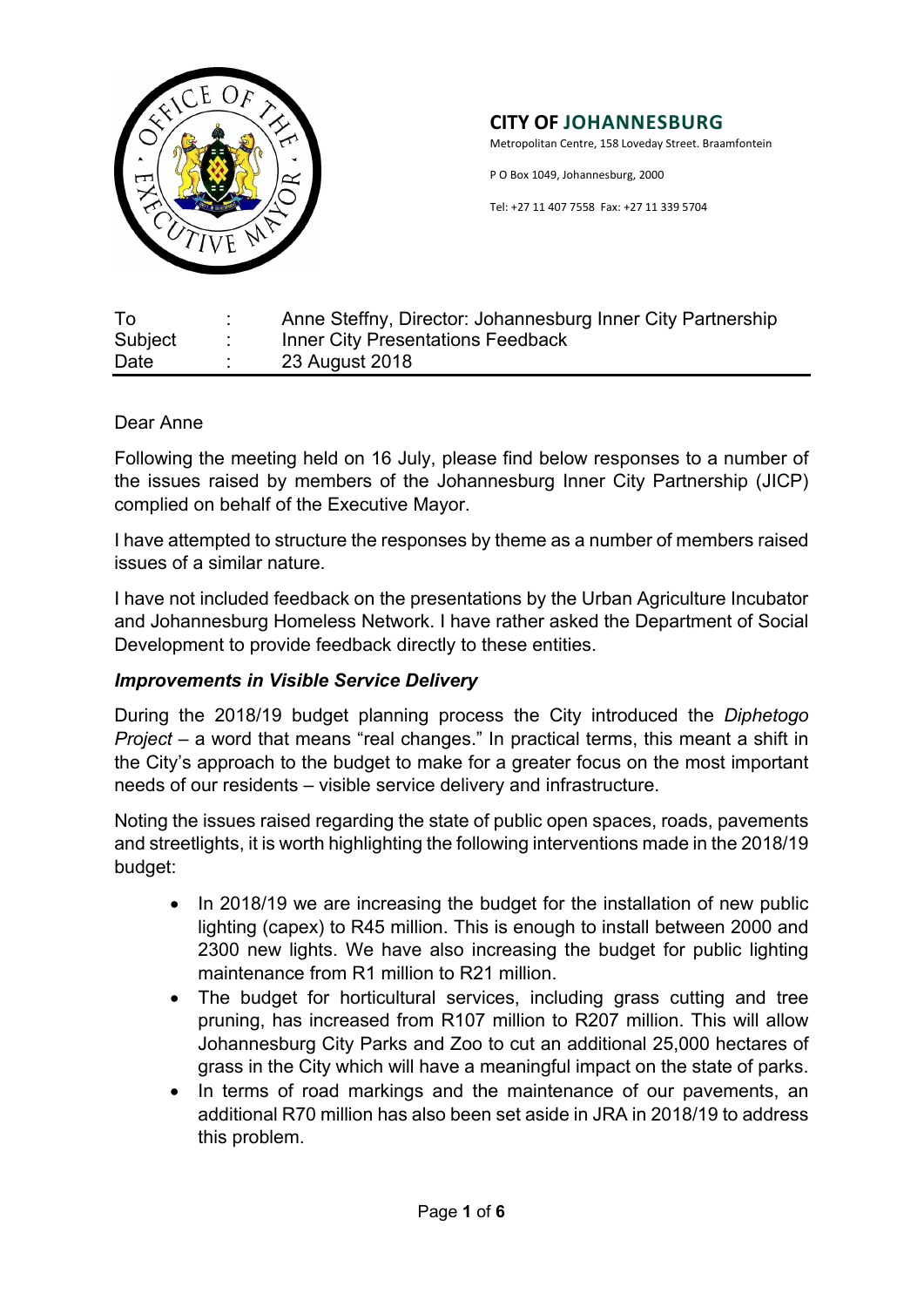

Metropolitan Centre, 158 Loveday Street. Braamfontein

P O Box 1049, Johannesburg, 2000

Tel: +27 11 407 7558 Fax: +27 11 339 5704

#### *Infrastructure Investment*

In terms of the City's capital budget, the Diphetogo approach saw the City directing a larger share of the available budget to engineering services and basic infrastructure.

Stemming from this process, the percentage of the capital budget to be spent on transport, water, electricity and housing increased from 58% in 2016/17 to 69% in 2018/19.

By way of example, in the 2016/17 financial year, Joburg Water was allocated R623 million for capital expenditure. This marked the low point of a yearly decrease in their capital allocation for the 4 years prior to that.

In 2018/19 Joburg Water will receive R900 million – the highest allocation it has received in years. This is expected to reduce the number of pipe bursts by 6,000 in 2018/19.



# *2016/17 vs 2018/19 Capex Allocation Breakdown*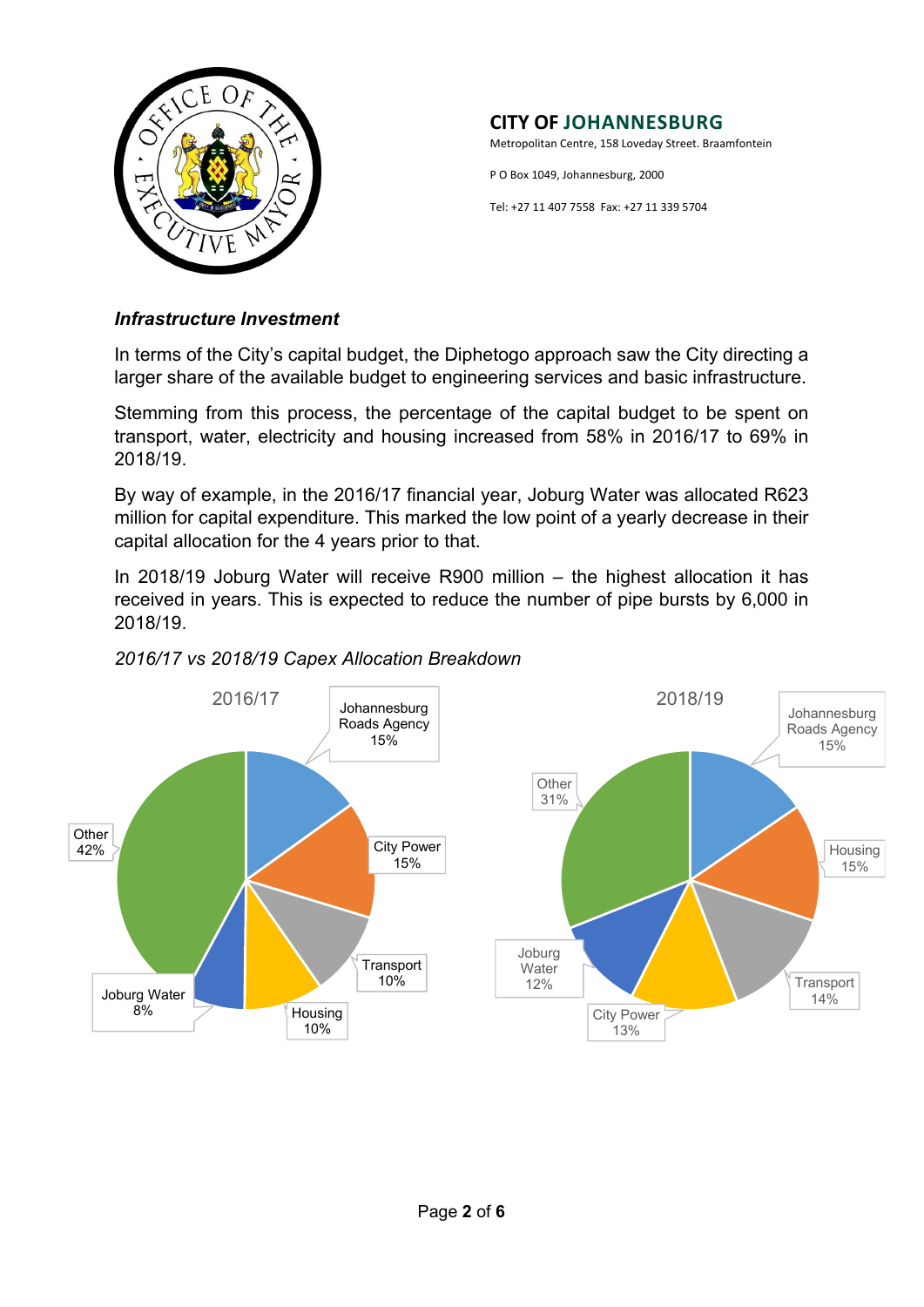

Metropolitan Centre, 158 Loveday Street. Braamfontein

P O Box 1049, Johannesburg, 2000

Tel: +27 11 407 7558 Fax: +27 11 339 5704

#### *City cleanliness*

Pikitup is currently insourcing approximately 1,600 former contract workers and will be employing them on a permanent basis. The entity is also in the process of capacitating its structure by filling an additional 1,400 vacancies.

The result of this will see Pikitup better placed to deliver consistent, quality services and a clean environment that is conducive to growth and development.

## *By-law enforcement, safety and security*

The issue of by-law enforcement is central to the Executive Mayor's programme to take back the rule of law in the City. This led to the launch of Operation *Buya Mthetho* – which means "take back the law" – in February this year.

A number of actions are being taken to improve by-law enforcement over the coming months

- The recruitment of an additional 1,500 JMPD officers was concluded in October last year. They are currently undergoing training and will be deployed by year-end. This will assist not only with by-law enforcement, but will also increase visible policing in the Inner City.
- The new JMPD Chief, Mr David Tembe, has launched a by-law enforcement training programme within JMPD. This will serve to educate JMPD officers on the City's by-laws and improve the quality of the citations they issue.
- The capacitation of the Municipal Courts will allow for the more efficient processing of by-law violations with the effect of increasing accountability.

## *Capacitation of Development Planning*

We have noted and share the concerns regarding delays in Planning and Land Use Management.

The new Executive Director (ED) for Development Planning, Ms Amolemo Mothoagae, started at the City on 1 May 2018. This has brought much-needed stability to the Department.

We are working with the new ED to identify and fill critical vacancies in the Department in order to improve service standards.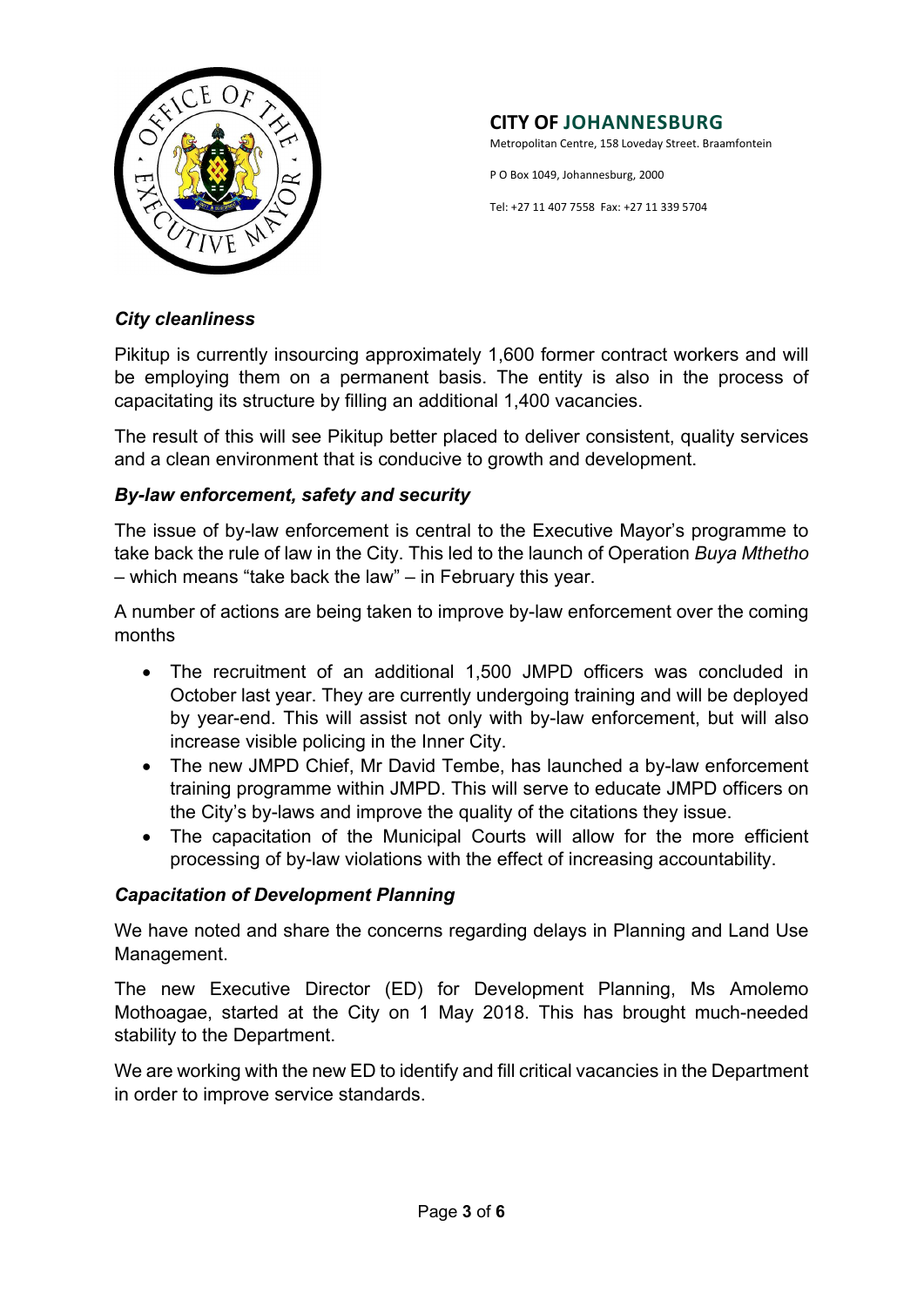

Metropolitan Centre, 158 Loveday Street. Braamfontein

P O Box 1049, Johannesburg, 2000

Tel: +27 11 407 7558 Fax: +27 11 339 5704

#### *Billing issues*

When the multi-party government took office in August 2016, the City had approximately 100,000 open billing queries. This figure has subsequently been reduced to approximately 15,000 open queries.

Further to this, the number of queries received on a monthly basis has declined from an average of approximately 8,000 to an average of 6,000.

The progress in this regard is largely attributed to efforts to capacitate the City's Revenue Department and Billing Back Office, as well as improved transversal management of the billing value chain between Group Finance and the revenue generating departments and entities.

Finally, the appointment of a new Head of the Billing Back Office in May 2018 has brought stability to the Unit resulting in significant improvements in query resolution time.

Having said that, the City acknowledges that customer care leaves much to be desired. Improving the service experienced by our residents remains a central focus of the Executive Mayor.

## *Development Incentives*

The City is committed to incentivising development in the Inner City, and in fact throughout the City at large.

To this end, the City is in the process of developing a number of policies that will govern the relationship between the City and the private sector. These include:

- *Special Ratings Areas Policy*, which seeks to provide preferential rates and tariffs in targeted areas. This will be released for public comment before the end of September.
- *Bulk Contributions Policy*, which seeks to regulate the payment of bulk contributions and how they are applied geographically.

The Department of Economic Development is also working on a broader set of incentives for developers to offset the increases in rates and tariffs.

Through these various initiatives, we aim to reduce the financial burden on developers with the hope that these savings will result in reduced rentals for tenants.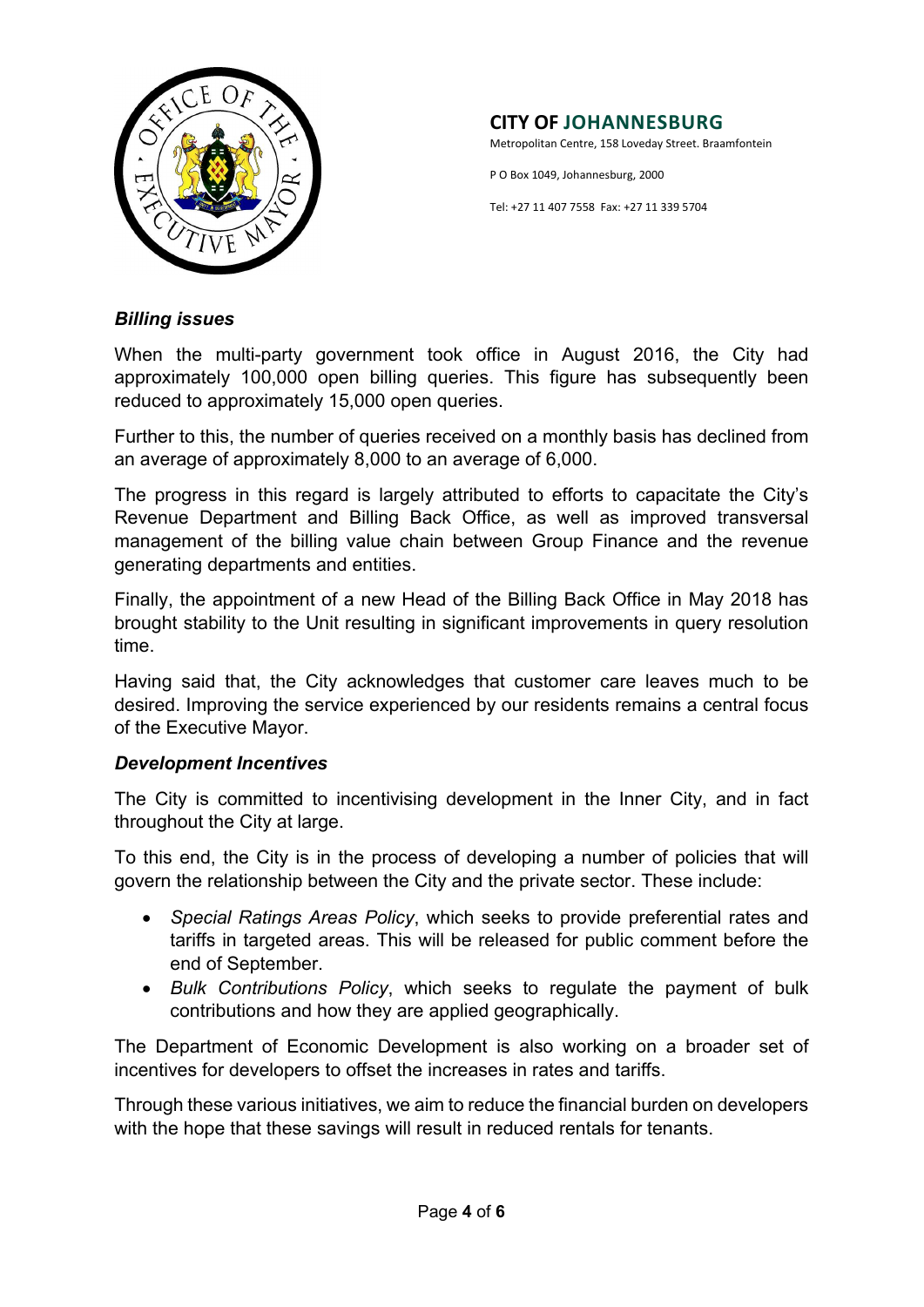

Metropolitan Centre, 158 Loveday Street. Braamfontein

P O Box 1049, Johannesburg, 2000

Tel: +27 11 407 7558 Fax: +27 11 339 5704

# *Access to a pipeline of City-owned properties*

As you are aware, the City released the first 13 properties for mixed-use development in October 2017. The second release consisted of 71 properties and was approved by Council in June 2018.

The City is currently preparing a third batch for release before the end of the current calendar year. The next batch will consist predominantly of properties located along the Transit Oriented Development (ToD) Corridors.

The Executive Mayor has set a target of releasing 500 properties to the private sector before the end of his term of office in June 2021.

The City welcomes any input on how we can improve the specifications of the Requests for Proposal that will result in bids that are more responsive to the criteria set by the City.

## *Inner City Sub-Mayoral Committee and Development & Investment Facilitation Committee*

The City has re-established the Inner City Sub-Mayoral Committee. The Committee, chaired by the MMC: Development Planning, is a multi-departmental committee that meets on a monthly basis to provide transversal management and oversight over the Inner City Project.

The Committee will also serve to remove blockages and address issues identified through structures such as the Inner City Partnership Forum.

While the Committee is an internal City structure, the Executive Mayor has requested that a feedback loop be created with external stakeholders via the MMC: Development Planning.

The City, through the Department of Economic Development, is also revising the terms of reference of the Fast-track Committee. This Committee will be reconstituted to deal more broadly with Development & Investment Facilitation in order to provide red-carpet service for qualifying projects.

## *Conclusion*

I would like to thank you and the members of the JICP, on behalf of the Executive Mayor, for you constructive engagement with the City and their shared commitment to reclaiming the Inner City.